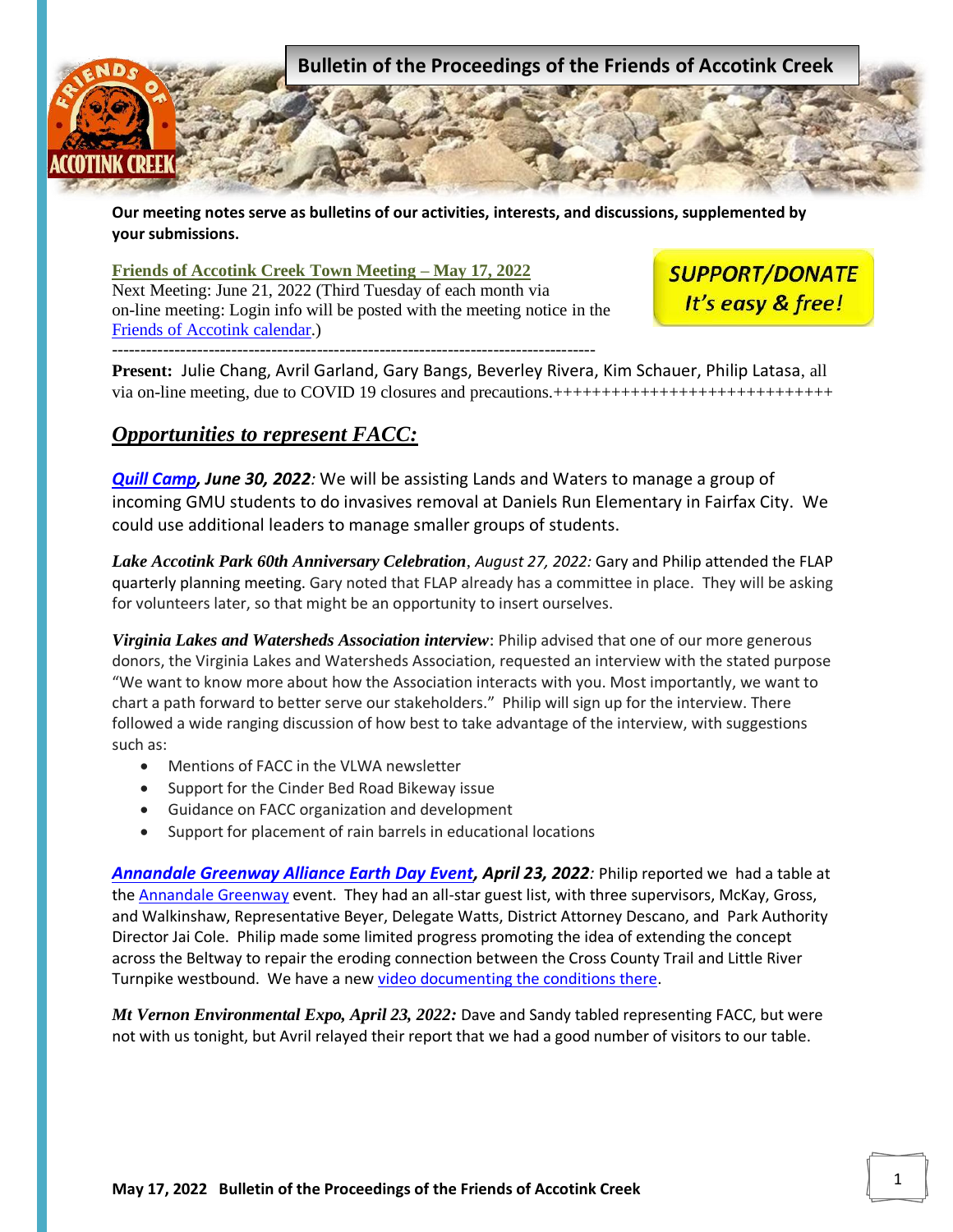Avril let us know her "[Ban the Blowers](https://quietcleannova.wordpress.com/)" table at the Expo included native seed giveaways and education on how invertebrates depend on leaf litter. She also noted an Eagle Scout exhibit on ways to recycle tennis balls.

## **FACC Subjects of Interest Discussion:**

*[Cinder Bed Road Bikeway](http://accotink.org/2021/CinderBedRoadBikeway2021.htm):* Philip previously reported that Virginia Native Plant Society is leading a series of nature walks to view the Cinder Bed Road Bikeway project; The last one is June 19, 1:30 pm at the basketball court on Crestleigh Drive.

FACC is among the interested that sent a letter to the Army Corps of Engineers asking that the project be required to seek an individual permit, rather than a categorical exclusion permit. The difference is a higher level of documentation of environmental impacts, but not necessarily a different outcome. Thus far, the project has not yet applied for its permit.

*[Lake Accotink Dredging](https://www.accotink.org/2016/MasterPlanLakeAccotink2016.htm):* On May 16th & 21st WJLA TV carried a news report regarding the Lake Accotink dredging dilemma. Philip contributed via a phone interview. The group suggested we contact the reporter to emphasize points such as the source of the sediment and the acres of forest that might be lost. Philip will get in touch. [Text and video link of WJLA report](https://www.accotink.org/2022/WJLADredgingStory2022.pdf)

*[Accotink Gorge](https://www.accotink.org/2015/AccotinkGorge2015.htm)*: On April 30 we had a group of eight volunteers who put in three hours clearing re-sprouting wisteria. We did not have herbicide support from the Park Authority because the season is not optimal. Neither did we see any clear results of the herbicide applied last fall in the same area. We need to set a fall work date, probably on a teacher workday. Avril will check dates.

*[Potomac Watershed Cleanup](https://www.accotink.org/2021/AmericanaDriveCleanup-posteventVeteransDay2021.htm)*: We finished our last Saturday of the cleanup season on April 23rd with participation by a company group from [CareFirst](https://individual.carefirst.com/individuals-families/about-us/company-overview.page) and the



[Jack and Jill Northern Virginia Chapter](https://www.jackandjillnova.org/) . We had a bit of wildlife drama when a Turtle Leech mistook a volunteer's boot for a turtle's back and hitched a ride. For the entire season we had a total of 236 volunteers who removed 209 bags of trash, 16 tires, and junk ranging from computers to a gasoline can to a skateboard. Philip noted changes to the Alice Ferguson foundation volunteer website made it more difficult for volunteers to find cleanup events.

Gary reported the Long Branch cleanup on April 30th was attended by Supervisor Walkinshaw and featured a presentation form DPWES on the [Long Branch central project.](http://www.accotink.org/2020/LongBranchCentralProject2020.htm) Gary noted Bryan is working on moving the project toward more emphasis on the sources of stormwater runoff.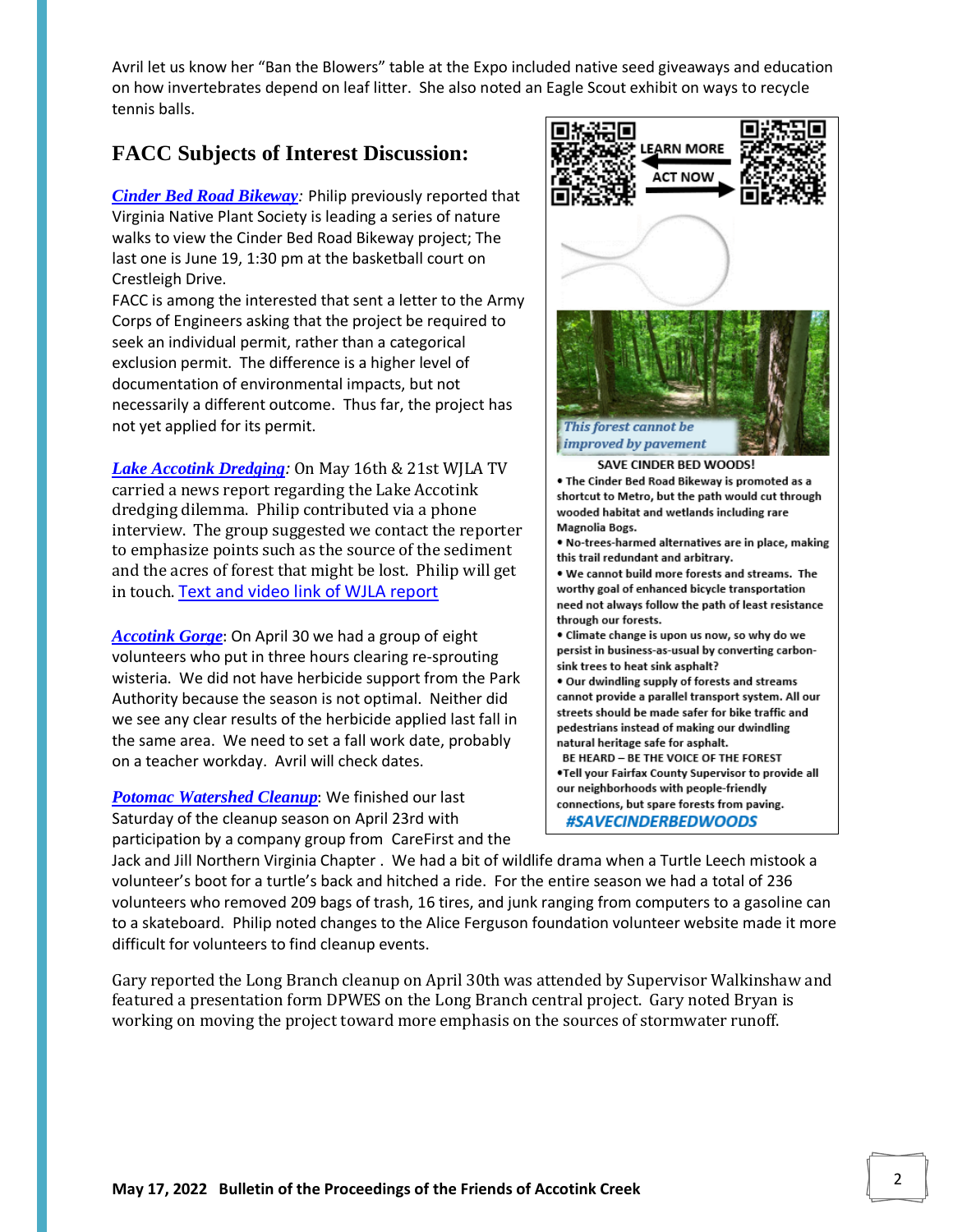

 *Volunteers of [Jack and Jill Northern Virginia Chapter](https://www.jackandjillnova.org/) rally before the cleanup at Old Lee Hwy*



*The crew of Troop 702 drive their harpoons into Moby Tire* 



*Turtle Leech [Facebook video](https://www.facebook.com/AccotinkCreek/videos/237630355223180)*

**[Park Authority Budget](https://www.accotink.org/2022/ParkAuthorityBudget2022.htm):** On May 10<sup>th</sup>, the Board of Supervisors voted to approve the FY2023 budget with the full requested amount for natural resources. This area, though, remains a neglected stepchild of the Park Authority.

*[Long Branch Central Project](http://www.accotink.org/2020/LongBranchCentralProject2020.htm):* Following up on our April meeting, Philip submitted [comments](https://www.accotink.org/2022/LongBranchCommentforMeeting20220411.pdf) on the project plans.

*[Fort Belvoir North Area:](https://www.accotink.org/2022/FortBelvoirNorthArea2022.htm)* Completely unbeknownst to us, there was a planning process for the Fort Belvoir North Area conducted through the National Capital Planning Commission. The Planning Commission gained some reductions in plans to clear new areas of forest west of Accotink Creek, but we can expect about 78 acres to be lost. Philip submitted [comments](https://www.accotink.org/2022/FortBelvoirDistributionFacilityEarlyInput20220503.pdf) on the first of the proposed buildings.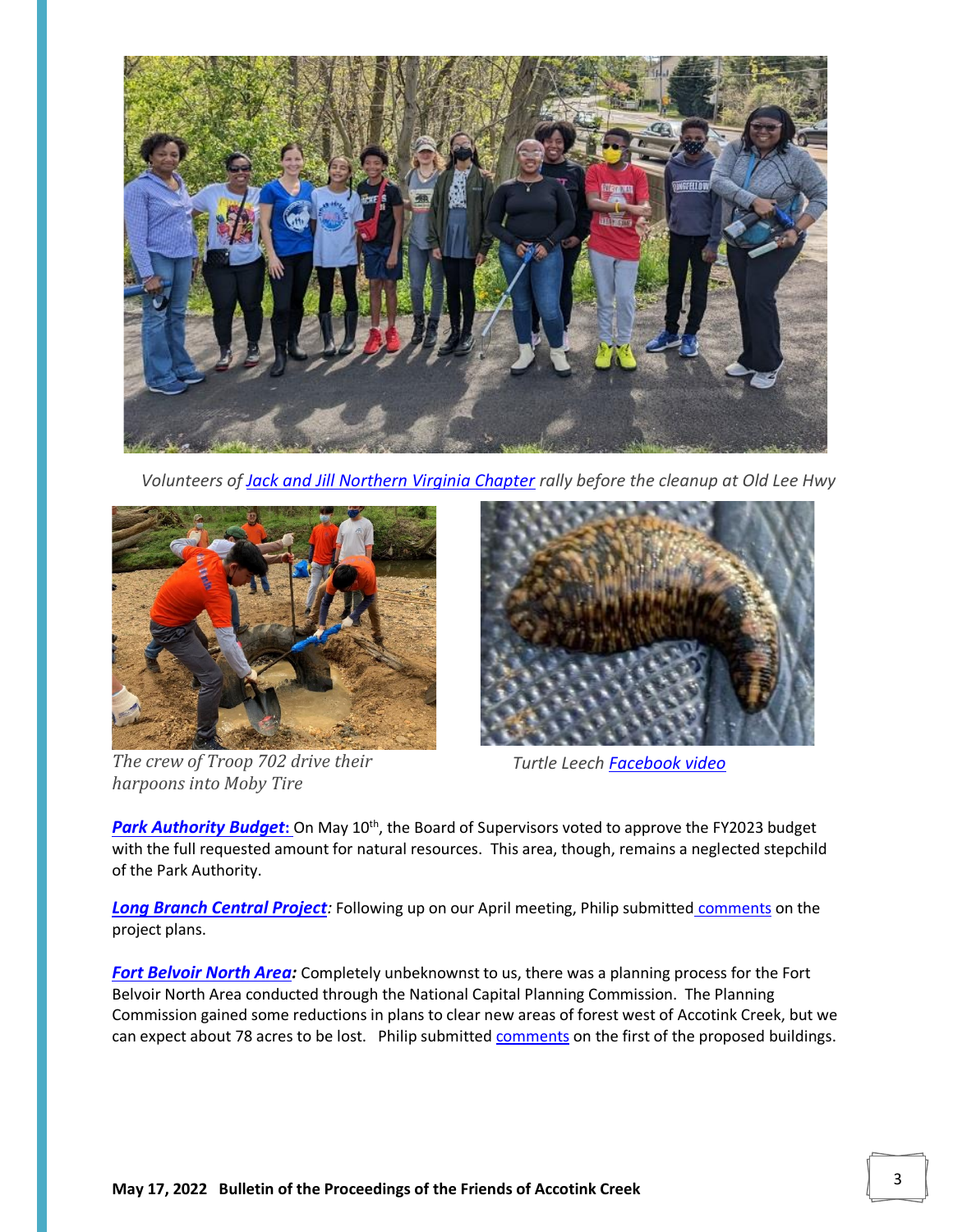*[8033 Chain Bridge Road](https://retailproperties.cbre.us/property/output/document/view/id:53743):* In another surprise to us, the AT&T property on Chain Bridge Road in Oakton has been sold and is being redeveloped. We have little information, but there is a section of the Mosby Woods tributary on the property whose future we need to verify. Otherwise it is largely paved already.

*Mosquito Dunks:* Avril requested authorization to spent \$89 on 100 mosquito dunks to be given away at tabling events and online. Educational handouts would accompany the dunks. The expenditure was approved.

Kim suggested a more sophisticated approach to tracking the effectiveness of the mosquito message using QR codes to direct people to online information, possibly including [Watch the Green Grow.](https://www.fairfaxcounty.gov/parks/nature-history/watch-green-grow) Kim, Avril, and Philip will work on that.

**New Invasive**: Gary shared his observations during [salt monitoring](https://www.accotink.org/2022/SaltWatch2022.htm) of a new invasive species[, Incised Fumewort](https://www.inaturalist.org/taxa/447077-Corydalis-incisa) [\(Cordyalis incisa\)](https://www.cbsnews.com/newyork/news/incised-fumewort-bronx/), in the vicinity of Old Keene Mill Road. He said INaturalist messaged him back because this is an emerging invasive species in the capital region. Philip mentioned it is also present in the Accotink Gorge and other spots along Accotink Creek.

*[Northfax West](https://www.accotink.org/2020/NorthfaxWest2020.htm):* The end for Northfax West is here; Tree clearing is underway . It is not certain how soon the stream burial will begin. We never did get enough people interested in a mock funeral, so Philip will do a memorial posting online.



 *Incised fumewort*

While it seems there are no further opportunities for (safe and authorized) plant rescue here, Avril raised the possibility of plant rescues before the [stream restoration in Southside Park](https://www.viennava.gov/your-government/town-departments-at-your-service/public-works/town-project-updates/public-works-project-updates/bear-branch-southside-park-stream-restoration) next winter. Avril will contact Vienna Parks to get that operation started.

**[Rt. 50 to Thaiss Park Trail Paving:](https://www.fairfaxcounty.gov/parks/sites/parks/files/assets/documents/trails/psa032-030922.pdf)** Avril and Philip met with FCPA staff and were given reassurances of various precautions to protect the trailside vernal pool during trail repaving, including delaying work until the end of summer. Possible railing to separate the trail from pool and possible information signage are still options. Avril noted some FCPA concern about signage attracting unwelcome intrusion into the pool. There was discussion of possible solutions to reduce the hazard posed by signage. Kim shared some [recent photos](https://photos.app.goo.gl/xkXKDU8MSbWgDcdL8) including tadpoles washed out of the pool by heavy rains.

*[Vernal Pool Sediment:](https://www.accotink.org/2019/VernalPoolSediment2019.htm)* This situation only seems to get worse and worse. In the rain on May 7th , Beverley observed that the collapsing slope looked "*like a waterfall of sediment*". Alerted by Beverley's observations, Philip took video and reported the situation yet again to Land Development Services. Gary and Dave contacted the Lee District Supervisor's office.

We received responses conveying the landowner's excuse of supply chain delays, but also promising an "Emergency Action Plan" and possible violation fines. Beverley heard from a Stormwater Planning inspector that a Corrective Action Notice would be issued and the landowner would be asked to remove the sediment from the pond.

Apparently the final plan is to repair the riprap that failed after the first repair and upgrade the outfall pipe. Beverley described the initial (failed) repair as, "*Clearly they did not take into account gravity*." Another failure seems likely if they don't do something better on the slope. Beverley will contact the landowner.

*[FEMA Floodplain Changes:](https://www.arcgis.com/apps/webappviewer/index.html?id=8796ff64d9f246ffa2b2296e8c44d8e1&extent=-8620679.9891%2C4692221.9207%2C-8591328.1703%2C4705865.9303%2C102100)* Philip shared information about ongoing changes in FEMA floodplain maps, but doesn't understand why or how this is being done. It is surprising how many changes are reductions, rather than increases in this time of intensifying flooding events. Stormwater Planning advised this was done with coordination from the County and Commonwealth and that we are in the 90 day appeal period. Julie now works with FEMA and will obtain information for us.